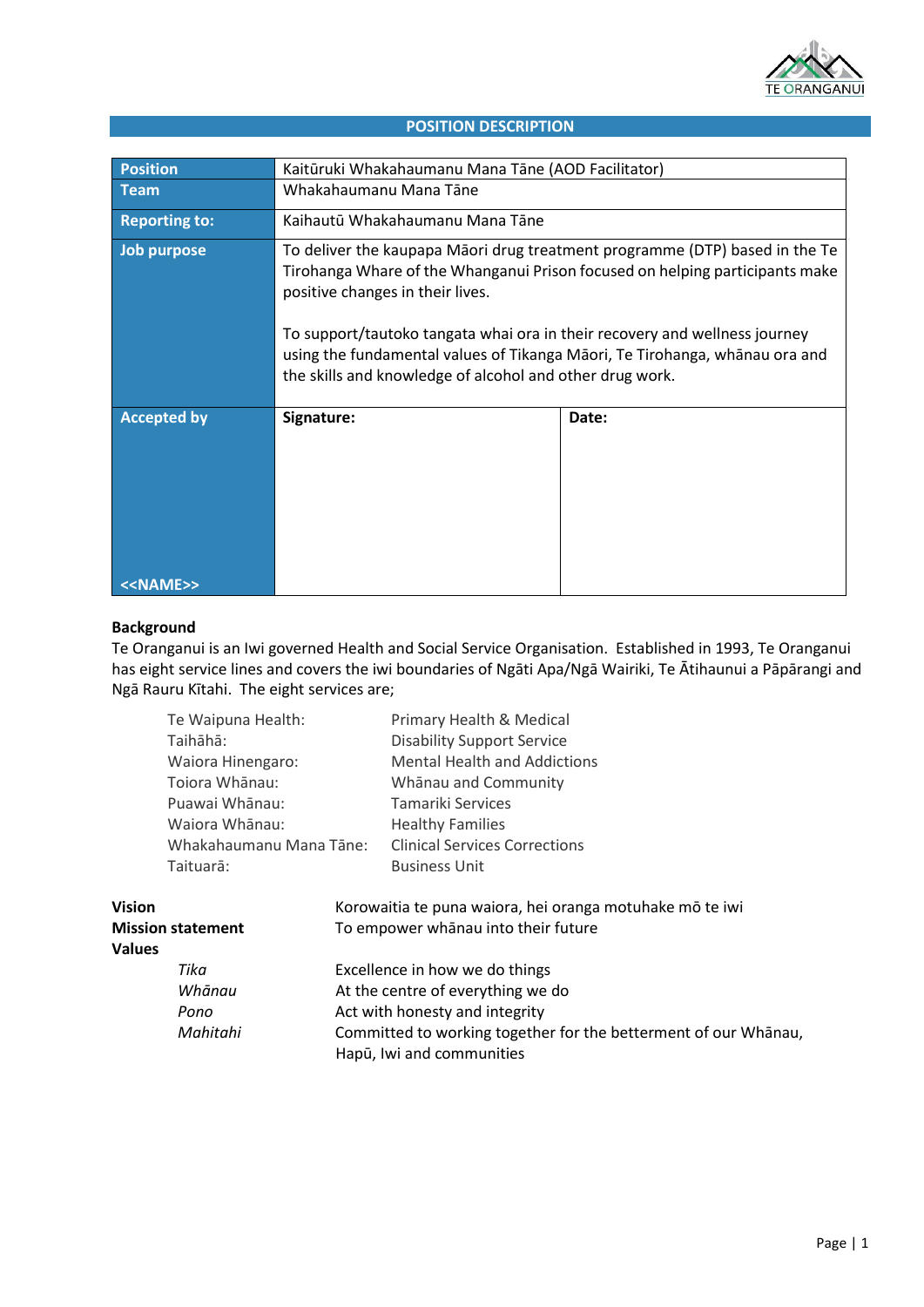

# **KRA 1: Alcohol and other Drug Work**

Work one to one with those requiring support to change use, and lead or co-facilitate AoD groups

#### **Tasks:**

- Deliver one to one AoD screening and comprehensive assessments including formulation, 1 hour per week
- Work with tangata whai ora to develop, implement and review goal and relapse prevention plans
- Use therapeutic and best practice interventions to work on plans
- Use measurement tools for evidence of outcomes and outputs
- Lead or co-facilitate AoD groups using interventions including harm reduction approaches, Motivational Interviewing/Enhancement and specific drug responsiveness
- Use co-existing problem knowledge to educate and inform participants on effects, consequences of drugs and options for health
- Use whānau ora and tikanga Māori approaches in all work and implement the kaupapa of Te Tirohanga including karakia, waiata, mihi and pepeha
- Implement karakia, waiata, mihi and pepeha through AoD work

## **KRA 2: Collaboration and team work**

Work with others to ensure positive and empowering outcomes for tangata whai ora

#### **Tasks:**

- Work in a collaborative way with Te Oranganui internal services and external community agencies to meet needs of participants
- Work in conjunction with Corrections staff to implement manuals, polices and processes
- Liaise and consult with health services within Corrections as necessary to improve health of tangata whai ora

# **KRA 3: Information Management**

Ensure client information and documentation is accurate and timely

#### **Tasks:**

- All administration and documentation is completed in accordance with service and the two organisational guidelines and within specified timeframes;
- Complete all reporting and communication requirements in a timely manner;
- Initiate, suggest and participate in continuous quality improvement activities
- Electronically record and evidence goals and outcomes for reporting purposes

## **KRA 4: Supervision**

Ensure safe practice to tangata whai ora and their whānau through actively participating in regular supervision

#### **Tasks:**

- Actively participate in regular supervision, making a positive contribution to the development of a cooperative relationship with the supervisor
- Ensure that all practice and case issues are taken to supervision and caseload management;
- Manage work priorities, personal workload and stress levels with the support of the Clinical Manager and supervisor;
- Comply with the requirements of the supervision contract and regulatory authority covering the role
- Regularly reflect on own practice and make adjustments as necessary to ensure a quality service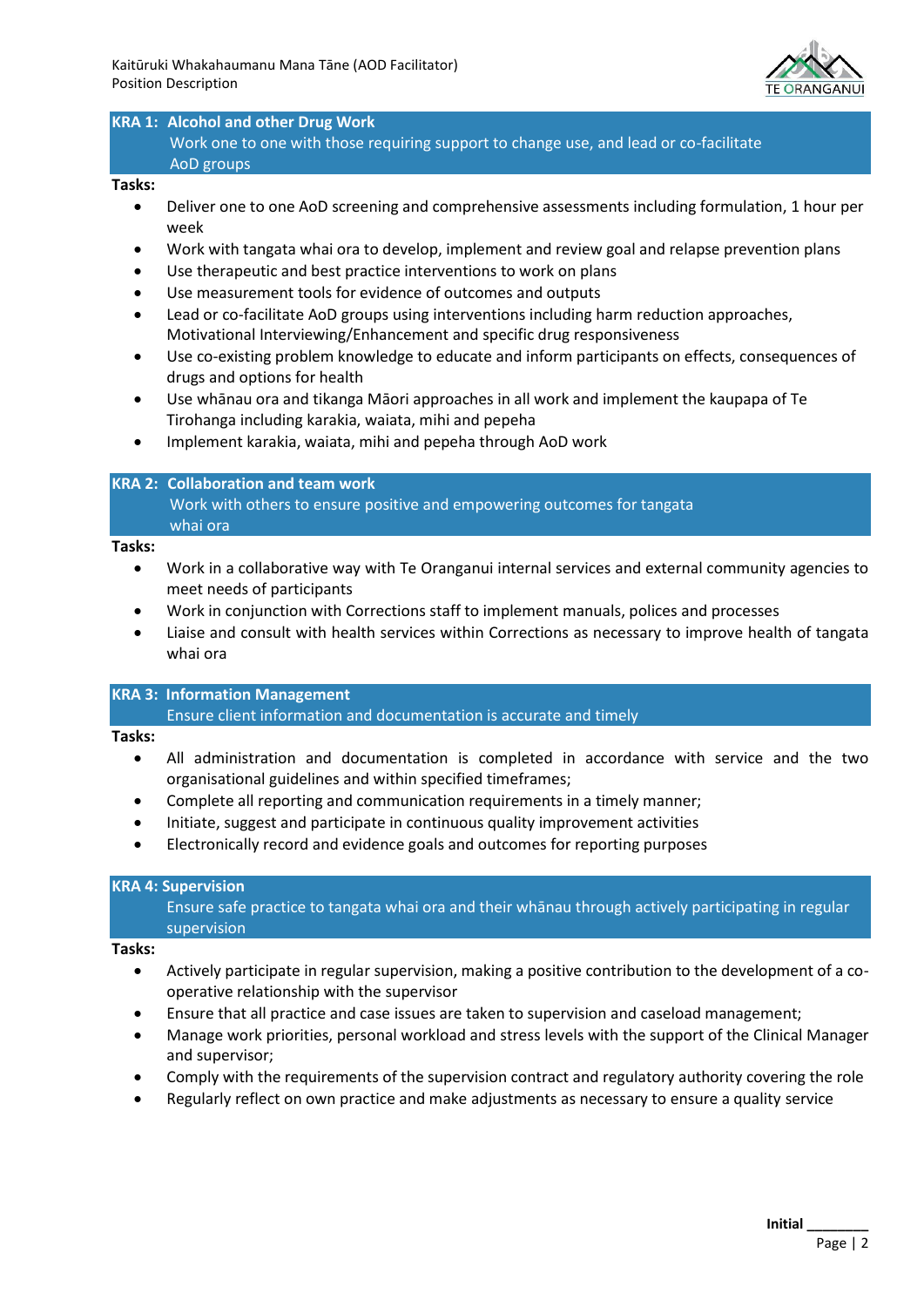

## **KRA 5: Knowledge & Relationships**

To stay abreast of developments and build strong learning links that enhance the service provided to tangata whai ora

#### **Tasks**

- Continuously build your knowledge base on the developments of the mental health and addictions sector to ensure tangata whai ora are receiving the best possible service
- Work constructively with colleagues within Te Oranganui and across the sector to improve outcomes for participants
- Actively participate in all team and one-on-one hui and workshops

## **General Provisions**

- Actively participate in Te Oranganui kaupapa activities including attending hui, karakia, whakawhanaungatanga, waiata sessions, cultural competency etc.
- Uphold the principles of Whānau Ora working across teams and functions; acknowledging the unique skills and abilities all kaimahi bring
- Ensure you maintain an accurate and up to date understanding of Te Oranganui & Department of Corrections policies, procedures and guidelines and that you uphold these at all times;
- Ensure the health & safety of yourself as well as others in your working environment, upholding Corrections and Te Oranganui health and safety policies and procedures at all times;
- Proactively promote Te Oranganui in a positive light in all activities
- Actively participate in ongoing professional development and in-service training opportunities

*The above statements are intended to describe the general nature and level of work being performed by the job holder. This job description is not intended to be an exhaustive list of all responsibilities, duties, or skills required of the job holder. From time to time, the job holder may be required to perform duties outside of their normal responsibilities as needed.*